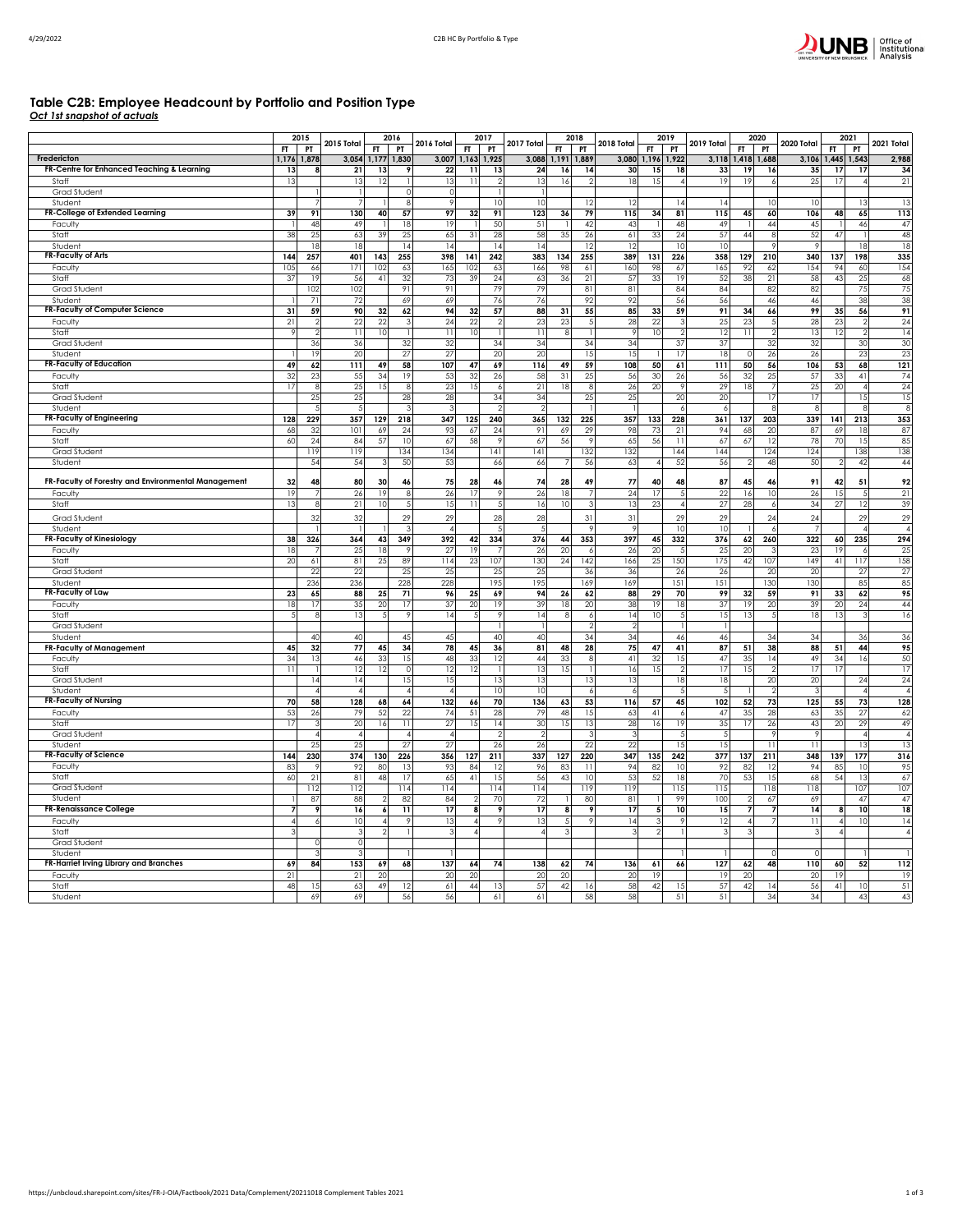

|                                                         |                                           | 2015                | 2015 Total                     | 2016                    |                           | 2016 Total                     | 2017           |                      | 2017 Total           |                              | 2018<br>2018 Total              |                      | 2019               |                                          | 2020<br>2019 Total |                |                                    | 2020 Total          | 2021                    |                                           | 2021 Total              |
|---------------------------------------------------------|-------------------------------------------|---------------------|--------------------------------|-------------------------|---------------------------|--------------------------------|----------------|----------------------|----------------------|------------------------------|---------------------------------|----------------------|--------------------|------------------------------------------|--------------------|----------------|------------------------------------|---------------------|-------------------------|-------------------------------------------|-------------------------|
|                                                         | $\mathsf{FT}$                             | ${\sf PT}$          |                                | ${\sf FT}$              | PT                        |                                | FT.            | PI                   |                      | FT.                          | PI                              |                      | F                  | $_{\rm PT}$                              |                    | FT.            | ${\sf PT}$                         |                     | FT.                     | PI                                        |                         |
| <b>UW-Information Technology Services</b><br>Staff      | 55<br>54                                  | 26                  | 81<br>55                       | 56<br>50                | 16                        | 72<br>50                       | 58<br>54       | 15                   | 73<br>54             | 55                           | 15<br>2                         | 70<br>53             | 54<br>51           | 12<br>3                                  | 66<br>54           | 62<br>62       | 13<br>$\mathcal{P}$                | 75<br>64            | 58<br>58                | $\boldsymbol{Q}$                          | 67<br>58                |
| Student                                                 |                                           | 25                  | 26                             | 6                       | 16                        | 22                             | $\Lambda$      | 15                   | 19                   | 51<br>$\boldsymbol{\Lambda}$ | 13                              | 17                   |                    | $\circ$                                  | 12                 |                | 11                                 | 11                  |                         | 9                                         | $\circ$                 |
| <b>UW-School of Graduate Studies</b>                    | 8                                         | 5                   | 12                             | $\pmb{\epsilon}$        | $\overline{\mathbf{4}}$   | 10                             | $\overline{7}$ | 9                    | 16                   | 8                            | 8                               | 16                   | 8                  | 11                                       | 19                 | 7              | $\overline{7}$                     | 14                  | 9                       | 15                                        | 24                      |
| Faculty                                                 | $\overline{2}$                            |                     | $\overline{2}$                 |                         |                           |                                |                |                      |                      | $\overline{a}$               |                                 | $\overline{2}$       |                    |                                          | $\overline{2}$     | $\overline{2}$ |                                    | $\overline{2}$      | $\overline{2}$          |                                           | $\overline{\mathbf{c}}$ |
| Staff                                                   | 6                                         |                     |                                | 5                       |                           | 5                              | 6              |                      | $\overline{7}$       | 6                            |                                 | 7                    |                    |                                          | 7                  | 5              |                                    | -5                  |                         |                                           | $\overline{8}$          |
| Grad Student                                            |                                           | $\overline{4}$      | 4                              |                         |                           | 4                              |                | 8                    | 8                    |                              |                                 | 7                    |                    | 10                                       | 10                 |                |                                    |                     |                         | 4                                         | 14                      |
| <b>UW-Vice-President (Advancement)</b>                  | 12                                        | 40                  | 52                             | 10 <sup>1</sup>         | 37                        | 47                             | 9              | 38                   | 47                   | 8                            | 33                              | 41                   | $\circ$<br>$\circ$ | 29                                       | 38<br>11           | 58             | 26                                 | 84                  | 41                      | 12                                        | 53<br>45                |
| Staff<br>Grad Student                                   | 10                                        | $\overline{2}$      | 12                             | 10                      |                           | 13                             | 9              |                      | 12                   | 7                            | $\overline{4}$                  | 11                   |                    | $\overline{2}$<br>$\circ$                | $\circ$            | 58             | 8                                  | 66                  | 41                      | 4                                         |                         |
| Student                                                 | $\mathfrak{D}$                            | 38                  | 40                             |                         | 34                        | 34                             |                | 35                   | 35                   |                              | 29                              | 30                   |                    | 27                                       | 27                 |                | 18                                 | 18                  |                         | 8                                         | 8                       |
| <b>FR-Student Services</b>                              | 62                                        | 111                 | 172                            | 65                      | 113                       | 178                            | 65             | 148                  | 213                  | 69                           | 147                             | 216                  | 68                 | 208                                      | 276                | 66             | 160                                | 225                 | 72                      | 82                                        | 155                     |
| Staff                                                   | 62                                        | 27                  | 88                             | 65                      | 26                        | 91                             | 65             | 33                   | 98                   | 69                           | 36                              | 105                  | 67                 | 37                                       | 104                | 66             | 35                                 | 100                 | 71                      | 15                                        | 86                      |
| Grad Student                                            |                                           | $\overline{1}$      | $\overline{1}$                 |                         | $\mathcal{D}$             | -2                             |                |                      | 5                    |                              | $\Delta$                        | $\overline{A}$       |                    | .5                                       | 5                  |                | 5                                  | -5                  |                         |                                           |                         |
| Student<br><b>UW-Trust and Treasury</b>                 |                                           | 83                  | 83                             |                         | 85                        | 85                             |                | 110                  | 110                  |                              | 107                             | 107                  |                    | 165                                      | 166                |                | 121                                | 121                 |                         | 68                                        | 69                      |
| Staff                                                   | $\overline{\mathbf{2}}$<br>$\overline{a}$ |                     | $\mathbf{2}$<br>$\overline{2}$ |                         |                           | 1                              |                |                      | $\mathbf{1}$         | 1<br>$\mathbf{1}$            | 0                               | $\mathbf{1}$         |                    | $\overline{\mathbf{2}}$                  | 3                  | 3<br>3         | $\mathbf{2}$<br>$\mathbf{1}$       | 5<br>$\overline{4}$ | 3<br>S                  | $\overline{\mathbf{2}}$<br>$\overline{2}$ | 5<br>$\sqrt{5}$         |
| Grad Student                                            |                                           |                     |                                |                         |                           |                                |                |                      |                      |                              |                                 |                      |                    |                                          |                    |                |                                    |                     |                         | $\circ$                                   | $\mathbb O$             |
| Student                                                 |                                           |                     |                                |                         |                           |                                |                |                      |                      |                              |                                 |                      |                    |                                          | $\overline{2}$     |                |                                    |                     |                         |                                           |                         |
| <b>UW-Vice-President (Administration &amp; Finance)</b> | -1                                        | 1                   | $\mathbf{2}$                   | $\mathbf{2}$            | 2                         | 4                              | $\mathbf{2}$   |                      | 3                    | $\mathbf{2}$                 | ำ                               | 3                    | 2                  | $\mathbf{1}$                             | 3 <sub>l</sub>     | 29             | $\mathbf{2}$                       | 31                  | 28                      | 1                                         | 29                      |
| Staff                                                   |                                           |                     | $\mathbf{1}$                   | $\overline{2}$          |                           | 3                              | 2              |                      | 3                    | $\overline{2}$               |                                 | 3                    |                    | -1                                       | 3                  | 29             | $\mathbf{1}$                       | 30                  | 28                      | -1.                                       | 29                      |
| Student                                                 |                                           |                     | $\mathbf{1}$                   |                         |                           |                                |                | $\mathbf{c}$         |                      |                              |                                 |                      |                    | $\circ$                                  | $\circ$            |                |                                    |                     |                         | $\circ$                                   | $\circ$                 |
| <b>FR-Registrar</b><br>Staff                            | 21<br>21                                  | $\overline{2}$<br>1 | 23<br>22                       | 18<br>18                | $\overline{\mathbf{3}}$   | 21<br>19                       | 20<br>20       |                      | 22<br>21             | 20<br>20                     | $\overline{2}$<br>$\mathcal{P}$ | 22<br>22             | 20<br>20           | $\overline{\mathbf{4}}$<br>$\mathcal{R}$ | 24<br>23           | 18<br>18       | $\boldsymbol{4}$<br>$\overline{4}$ | 22<br>22            | 18<br>18                | 2 <sub>1</sub><br>$\overline{2}$          | 20<br>$20\,$            |
| Student                                                 |                                           | $\mathbf{1}$        | $\mathbf{1}$                   |                         | $\mathfrak{D}$            | $\mathcal{P}$                  |                | $\mathcal{D}$        | $\overline{2}$       |                              |                                 |                      |                    |                                          |                    |                | $\circ$                            | $\circ$             |                         |                                           |                         |
|                                                         |                                           |                     |                                |                         |                           |                                |                |                      |                      |                              |                                 |                      |                    |                                          |                    |                |                                    |                     |                         | $\mathbf{0}$                              | $\mathbf 0$             |
| Grad Student                                            |                                           |                     |                                |                         |                           |                                |                |                      |                      |                              |                                 |                      |                    |                                          |                    |                |                                    |                     |                         | $\Omega$                                  | $\Omega$                |
| <b>UW-Comptroller</b>                                   | 20                                        | 12                  | 32                             | 22                      | 11                        | 33                             | 20             | 13                   | 33                   | 22                           | 15                              | 37                   | 23                 | 13                                       | 36                 | 36             | 12                                 | 48                  | 43                      | 8                                         | 51                      |
| Staff                                                   | 20                                        | $\mathcal{P}$       | 22                             | 22                      |                           | 24                             | 20             |                      | 22                   | 22                           |                                 | 23                   | 23                 | $\mathcal{P}$                            | 25                 | 36             | $\overline{2}$                     | 38                  | 43                      | 3                                         | $46\,$                  |
| Student                                                 | 7                                         | 10<br>8             | 10<br>15                       | $\overline{7}$          | 9<br>$\blacktriangleleft$ | $\varsigma$<br>$\overline{11}$ | 7              | $\overline{11}$<br>9 | 11                   |                              | 4<br>$\overline{7}$             | 14<br>13             | 8                  | 11                                       | 11<br>13           |                | 9<br>$\overline{2}$                | 9<br>15             |                         | 6                                         | $\boldsymbol{6}$<br>16  |
| FR-Vice-President Academic<br>Faculty                   | 2                                         |                     | 2                              | $\overline{\mathbf{c}}$ |                           | 2                              | 2              | 2                    | 16<br>4              | 6<br>-1                      |                                 |                      |                    | 5                                        | 3                  | 13<br>З        |                                    | -3                  | 14                      | $\overline{2}$                            | -1.                     |
| Staff                                                   | 5                                         | $\overline{4}$      | 9                              | 5                       |                           | 5                              | 5              | っ                    | 7                    | 5                            | $\mathcal{P}$                   | $\overline{7}$       | 5                  | $\Delta$                                 | 9                  | 10             | $\overline{2}$                     | 12                  | 13                      | $\overline{2}$                            | 15                      |
| Grad Student                                            |                                           |                     |                                |                         |                           | $\mathbf{1}$                   |                |                      | $\mathbf{1}$         |                              |                                 |                      |                    |                                          |                    |                |                                    |                     |                         |                                           |                         |
| Student                                                 |                                           | 4                   | $\overline{4}$                 |                         |                           | 3                              |                |                      | $\overline{4}$       |                              |                                 |                      |                    |                                          |                    |                | $\Omega$                           | $\Omega$            |                         |                                           |                         |
| FR-Assist. Vice-President Fredericton (Academic)        |                                           | $\mathbf{1}$        | $\mathbf{1}$                   |                         |                           |                                |                |                      |                      |                              |                                 |                      |                    |                                          |                    |                |                                    |                     |                         |                                           |                         |
| Student                                                 |                                           | $\mathbf{1}$        | $\mathbf{1}$                   | $\mathbf{1}$            |                           | $\overline{2}$                 | $\overline{2}$ |                      | $\mathbf{3}$         | $\overline{\mathbf{2}}$      |                                 | 3                    | 2                  | $\mathbf{3}$                             | 5 <sup>1</sup>     | 5              | 4                                  | 9                   | 6                       | 5                                         | 11                      |
| <b>UW-Capital Planning &amp; Operations</b><br>Staff    |                                           |                     |                                | $\overline{1}$          |                           |                                | $\mathcal{D}$  |                      | $\overline{a}$       | $\mathfrak{D}$               |                                 | $\overline{2}$       | 2                  | $\mathcal{D}$                            | $\overline{4}$     | 5              | $\overline{a}$                     | $\overline{7}$      | 6                       | 3                                         | 9                       |
| Student                                                 |                                           |                     |                                |                         |                           |                                |                |                      |                      |                              |                                 |                      |                    |                                          |                    |                | $\overline{2}$                     |                     |                         |                                           | $\overline{2}$          |
| <b>FR-Capital Planning &amp; Operations</b>             | 108                                       | 79                  | 186                            | 106                     | 77                        | 183                            | 105            | 89                   | 194                  | 107                          | 80                              | 187                  | 111                | 66                                       | 177                | 120            | 70                                 | 190                 | 117                     | 49                                        | 166                     |
| Staff                                                   | 108                                       | 20                  | 127                            | 106                     | 17                        | 123                            | 105            | 16                   | 121                  | 107                          | 15                              | 122                  | 111                | 11                                       | 122                | 120            | 15                                 | 135                 | 117                     | 13                                        | 130                     |
| Student<br><b>UW-Vice-President (Research)</b>          |                                           | 59                  | 59                             |                         | 60                        | 60                             |                | 73                   | 73                   |                              | 65                              | 65                   |                    | 55                                       | 55                 |                | 55                                 | 55                  |                         | 37                                        | 37                      |
| Faculty                                                 | 44                                        | 30                  | 73<br>6                        | 56<br>5                 | 31                        | 87<br>5                        | 64<br>6        | 28                   | 92<br>6              | 78<br>7                      | 30                              | 108<br>-7            | 65<br>2            | 28                                       | 93<br>7            | 93<br>7        | 22                                 | 114                 | 95<br>8                 | 20                                        | 115<br>8                |
| Staff                                                   | 37                                        | 18                  | 55                             | 48                      |                           | 57                             | 57             | 12                   | 69                   | 69                           | 13                              | 82                   | 55                 | 13                                       | 67                 | 83             | 11                                 | 94                  | 81                      | 12                                        | 94                      |
| Grad Student                                            |                                           | 3                   | 3                              |                         |                           | 4                              |                |                      | 3                    |                              | 3                               | 3                    |                    | $\sqrt{5}$                               | 5                  |                | 6                                  |                     |                         | $\mathfrak{D}$                            | $\overline{2}$          |
| Student                                                 |                                           | 9                   | 10                             | $\overline{\mathbf{4}}$ | 18                        | 22                             |                | 13                   | 14                   | $\mathfrak{D}$               | 14                              | 16                   |                    | 10                                       | 13                 | 3              | 5                                  | $\mathcal{B}$       | $\epsilon$              | 6                                         | 12                      |
| <b>UW-President</b>                                     | $\overline{7}$                            | 5 <sup>1</sup>      | 12                             | 5                       | 5                         | 10                             | 11             | 12                   | 23                   | 11                           | 14                              | 25                   | 13                 | 13                                       | 26                 | 48             | 11                                 | 59                  | 62                      | 12                                        | 74                      |
| Faculty                                                 |                                           | $\mathcal{P}$       |                                |                         |                           | $\circ$                        |                |                      |                      |                              |                                 |                      |                    |                                          |                    |                | 3                                  |                     |                         |                                           |                         |
| Staff<br>Grad Student                                   | 6                                         |                     | 8                              | 5                       |                           |                                | 11             |                      | 16                   | 11                           | $\overline{2}$                  | 13                   | 12                 | 3<br>$\Omega$                            | 15<br>$\Omega$     | 40             |                                    | 43                  | 57                      | 6                                         | 63                      |
| Student                                                 |                                           | 3                   | $\overline{4}$                 |                         |                           |                                |                |                      | $\overline{7}$       |                              | 12                              | 12                   |                    | 10                                       | 10                 |                | 9                                  | 16                  | f.                      | 6                                         | 11                      |
| <b>UW-Contingencies &amp; Provisions</b>                |                                           |                     |                                |                         |                           |                                |                |                      |                      |                              |                                 |                      |                    |                                          |                    |                |                                    |                     | $\overline{\mathbf{2}}$ |                                           | $\overline{\mathbf{c}}$ |
| Staff                                                   |                                           |                     |                                |                         |                           |                                |                |                      |                      |                              |                                 |                      |                    |                                          |                    |                |                                    |                     | 2                       |                                           | $\overline{2}$          |
| Saint John                                              | 244                                       | 385                 | 629                            | 230                     | 361                       | 591                            | 224            | 354                  | 578                  | 216                          | 347                             | 563                  | 224                | 374                                      | 598                | 270            | 338                                | 608                 | 281                     | 314                                       | 595                     |
| <b>SJ-Faculty of Arts</b>                               | 39                                        | 34                  | 73<br>44                       | 36                      | 33                        | 69                             | 36             | 23                   | 59                   | 35                           | 26<br>$\circ$                   | 61                   | 35                 | 38                                       | 73                 | 34             | 35                                 | 69                  | 36                      | 36                                        | 72                      |
| Faculty<br>Staff                                        | 34<br>5                                   | 10                  | 5                              | 32<br>$\overline{4}$    | 15                        | 47<br>$\overline{4}$           | 34<br>$\Omega$ | 10<br>$\Omega$       | 44<br>$\overline{a}$ | 32<br>3                      | $\mathbf{1}$                    | 41<br>$\overline{4}$ | 33                 | 13<br>9                                  | 46<br>10           | 31<br>3        | 13<br>$\mathbf{3}$                 | 44<br>6             | 30<br>6                 | 13<br>5                                   | 43<br>11                |
| Grad Student                                            |                                           | $\mathbf{1}$        | $\mathbf{1}$                   |                         |                           | $\mathbf{1}$                   |                |                      | 3                    |                              | 3                               | 3                    |                    | $\overline{4}$                           | $\overline{4}$     |                | 9                                  | 9                   |                         | 10                                        | 10                      |
| Student                                                 |                                           | 22                  | 22                             |                         | 17                        | 17                             |                | 11                   | 11                   |                              | 13                              | 13                   |                    | 13                                       | 14                 |                | 11                                 | $\overline{11}$     |                         | 9                                         | $\overline{9}$          |
| <b>SJ-Faculty of Business</b>                           | 42                                        | 29                  | 71                             | 39                      | 24                        | 64                             | 34             | 32                   | 66                   | 37                           | 37                              | 74                   | 34                 | 37                                       | 71                 | 34             | 38                                 | 73                  | 34                      | 43                                        | 78                      |
| Faculty                                                 | 30                                        | 23                  | 53                             | 28                      | 19                        | 47                             | 25             | 28                   | 53                   | 25                           | 29                              | 54                   | 24                 | 30                                       | 54                 | 23             | 31                                 | 54                  | 23                      | 36                                        | 59                      |
| Staff                                                   | 12                                        | $\mathbf{1}$        | 13                             | 11                      |                           | 12                             | 10             | $\mathcal{D}$        | 12                   | 13                           | $\mathbf{1}$                    | 14                   | $\overline{11}$    | $\circ$                                  | 11                 | 12             |                                    | 12                  | 12                      | $\mathbf{1}$                              | 13                      |
| Grad Student<br>Student                                 |                                           | $\overline{4}$      | $\mathbf{1}$<br>$\sqrt{5}$     |                         |                           | 5                              |                |                      | $\overline{2}$       |                              | 6                               | 6                    |                    | 6                                        | $\circ$<br>6       |                |                                    | 7                   |                         | $\overline{4}$                            | $\frac{2}{4}$           |
|                                                         |                                           |                     |                                |                         |                           |                                |                |                      |                      |                              |                                 |                      |                    |                                          |                    |                |                                    |                     |                         |                                           |                         |
| SJ-Faculty of Science, Applied Science & Engineering    | 87                                        | 94                  | 181                            | 88                      | 96                        | 184                            | 90             | 95                   | 185                  | 85                           | 79                              | 164                  | 88                 | 103                                      | 191                | 101            | 89                                 | 190                 | 104                     | 89                                        | 193                     |
| Faculty                                                 | 70                                        | 48                  | 118                            | 70                      | 46                        | 116                            | 68             | 41                   | 109                  | 66                           | 36                              | 102                  | 69                 | 32                                       | 101                | 74             | 26                                 | 100                 | 79                      | 32                                        | 111                     |
| Staff                                                   | 17                                        | 10                  | 27                             | 18                      | 9                         | 27                             | 22             | $\overline{7}$       | 29                   | 18                           | $\overline{7}$                  | 25                   | 19                 | 13                                       | 32                 | 27             | 11                                 | 38                  | 25                      | 17                                        | 42                      |